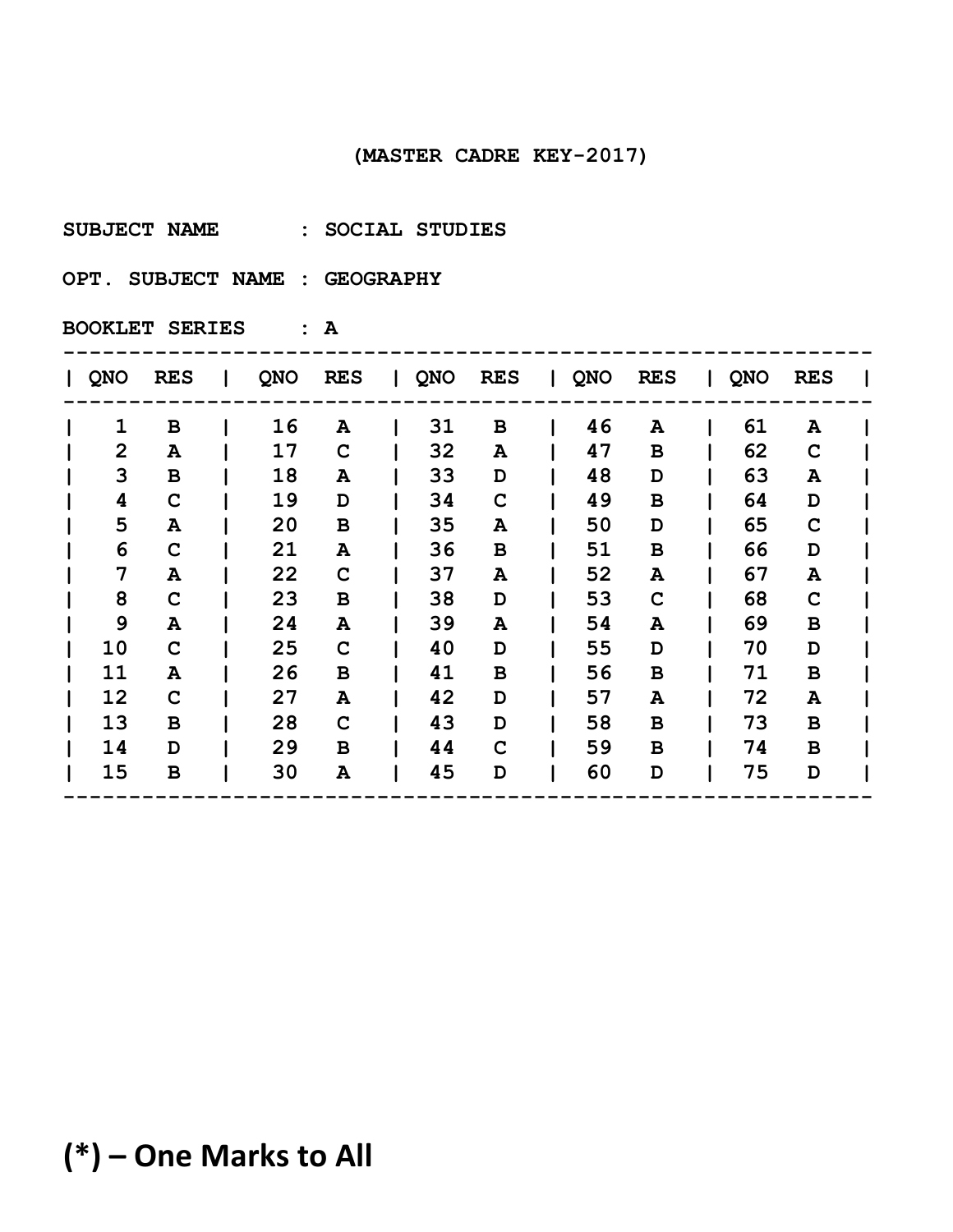**SUBJECT NAME : SOCIAL STUDIES** 

**OPT. SUBJECT NAME : GEOGRAPHY** 

**BOOKLET SERIES : B**

| QNO            | <b>RES</b>   | QNO | <b>RES</b> | $\mathbf{L}$ | QNO | <b>RES</b>   | QNO | <b>RES</b>  | QNO | <b>RES</b>  |  |
|----------------|--------------|-----|------------|--------------|-----|--------------|-----|-------------|-----|-------------|--|
| $\mathbf{1}$   | $\mathbf C$  | 16  | A          |              | 31  | A            | 46  | A           | 61  | A           |  |
| $\overline{2}$ | B            | 17  | D          |              | 32  | $\mathbf C$  | 47  | C           | 62  | $\mathbf C$ |  |
| 3              | A            | 18  | A          |              | 33  | Α            | 48  | в           | 63  | ${\bf A}$   |  |
| 4              | $\mathbf C$  | 19  | D          |              | 34  | D            | 49  | D           | 64  | $\mathbf C$ |  |
| 5              | В            | 20  | В          |              | 35  | В            | 50  | в           | 65  | A           |  |
| 6              | A            | 21  | D          |              | 36  | A            | 51  | A           | 66  | $\mathbf C$ |  |
| 7              | $\mathbf C$  | 22  | D          |              | 37  | В            | 52  | в           | 67  | $\mathbf B$ |  |
| 8              | $\, {\bf B}$ | 23  | C          |              | 38  | $\, {\bf B}$ | 53  | $\mathbf B$ | 68  | D           |  |
| 9              | A            | 24  | D          |              | 39  | D            | 54  | D           | 69  | B           |  |
| 10             | B            | 25  | A          |              | 40  | A            | 55  | в           | 70  | A           |  |
| 11             | A            | 26  | в          |              | 41  | $\mathbf C$  | 56  | A           | 71  | $\mathbf C$ |  |
| 12             | D            | 27  | D          |              | 42  | A            | 57  | в           | 72  | A           |  |
| 13             | $\mathbf C$  | 28  | B          |              | 43  | D            | 58  | $\mathbf C$ | 73  | D           |  |
| 14             | A            | 29  | D          |              | 44  | C            | 59  | A           | 74  | B           |  |
| 15             | B            | 30  | в          |              | 45  | D            | 60  | $\mathbf C$ | 75  | A           |  |
|                |              |     |            |              |     |              |     |             |     |             |  |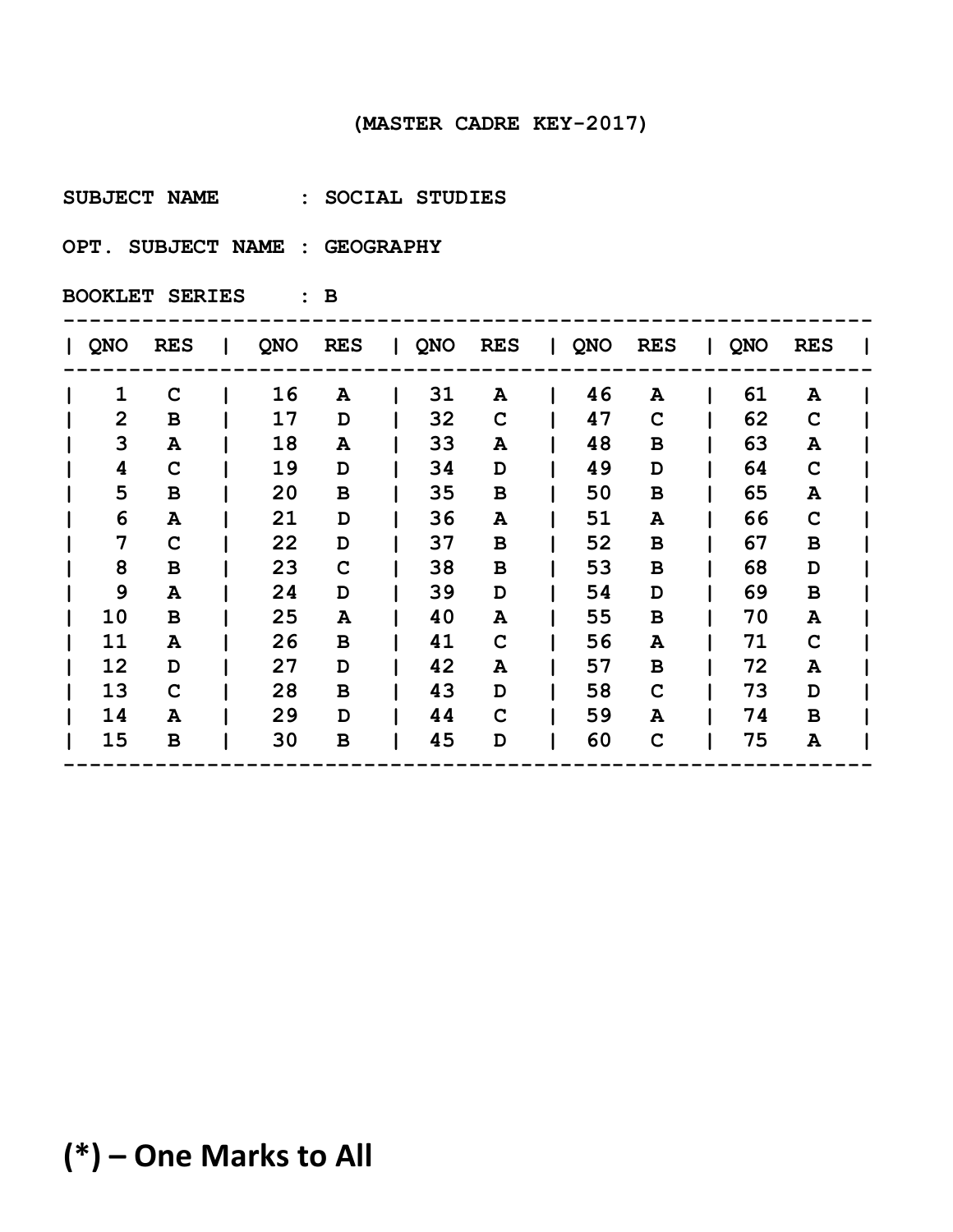**SUBJECT NAME : SOCIAL STUDIES** 

**OPT. SUBJECT NAME : GEOGRAPHY** 

**BOOKLET SERIES : C**

| <b>QNO</b>     | <b>RES</b>   | QNO | <b>RES</b>  | $\mathbf{I}$ | QNO | <b>RES</b>  | QNO | <b>RES</b>  | QNO | <b>RES</b>   |  |
|----------------|--------------|-----|-------------|--------------|-----|-------------|-----|-------------|-----|--------------|--|
| 1              | B            | 16  | B           |              | 31  | В           | 46  | A           | 61  | B            |  |
| $\overline{2}$ | D            | 17  | A           |              | 32  | A           | 47  | $\mathbf C$ | 62  | ${\bf A}$    |  |
| 3              | D            | 18  | В           |              | 33  | В           | 48  | B           | 63  | $\mathbf C$  |  |
| 4              | C            | 19  | B           |              | 34  | В           | 49  | D           | 64  | $\mathbf B$  |  |
| 5              | D            | 20  | D           |              | 35  | D           | 50  | B           | 65  | A            |  |
| 6              | A            | 21  | A           |              | 36  | $\mathbf B$ | 51  | A           | 66  | $\, {\bf B}$ |  |
| 7              | $\, {\bf B}$ | 22  | $\mathbf C$ |              | 37  | A           | 52  | $\mathbf C$ | 67  | A            |  |
| 8              | D            | 23  | A           |              | 38  | $\mathbf B$ | 53  | A           | 68  | D            |  |
| 9              | B            | 24  | D           |              | 39  | $\mathbf C$ | 54  | D           | 69  | $\mathbf C$  |  |
| 10             | D            | 25  | $\mathbf C$ |              | 40  | A           | 55  | B           | 70  | A            |  |
| 11             | B            | 26  | D           |              | 41  | $\mathbf C$ | 56  | A           | 71  | $\mathbf B$  |  |
| 12             | A            | 27  | Α           |              | 42  | A           | 57  | $\mathbf C$ | 72  | A            |  |
| 13             | C            | 28  | $\mathbf C$ |              | 43  | C           | 58  | B           | 73  | D            |  |
| 14             | A            | 29  | B           |              | 44  | A           | 59  | A           | 74  | A            |  |
| 15             | D            | 30  | D           |              | 45  | C           | 60  | $\mathbf C$ | 75  | D            |  |
|                |              |     |             |              |     |             |     |             |     |              |  |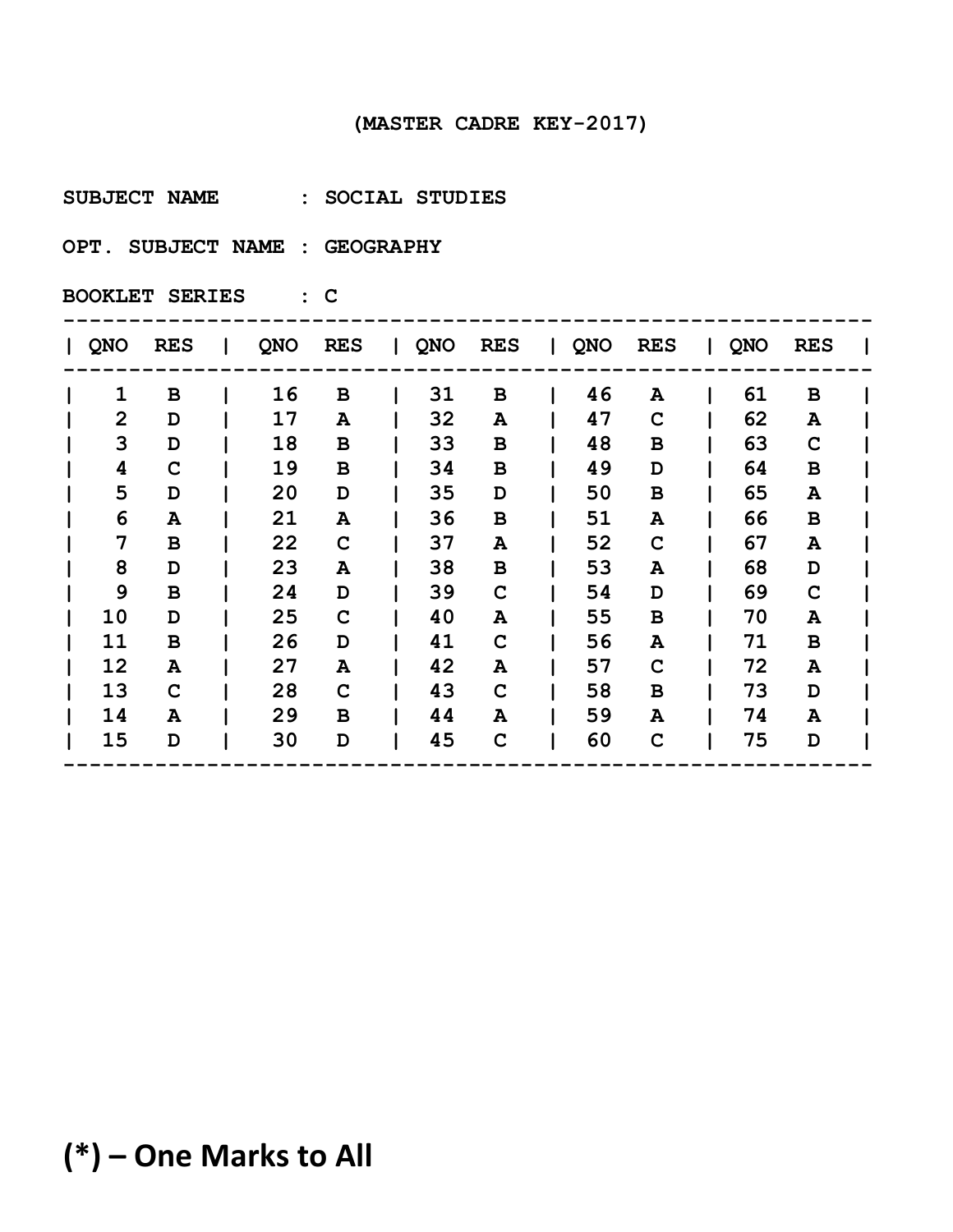**SUBJECT NAME : SOCIAL STUDIES** 

**OPT. SUBJECT NAME : GEOGRAPHY** 

**BOOKLET SERIES : D**

| QNO            | <b>RES</b>   | QNO | <b>RES</b> | $\mathbf{I}$ | QNO | <b>RES</b>   | QNO | <b>RES</b>  | QNO | <b>RES</b>   |  |
|----------------|--------------|-----|------------|--------------|-----|--------------|-----|-------------|-----|--------------|--|
| $\mathbf{1}$   | $\mathbf C$  | 16  | A          |              | 31  | C            | 46  | A           | 61  | B            |  |
| $\overline{2}$ | A            | 17  | В          |              | 32  | A            | 47  | D           | 62  | D            |  |
| 3              | D            | 18  | C          |              | 33  | D            | 48  | $\mathbf C$ | 63  | $\, {\bf B}$ |  |
| 4              | C            | 19  | Α          |              | 34  | $\, {\bf B}$ | 49  | A           | 64  | D            |  |
| 5              | D            | 20  | C          |              | 35  | A            | 50  | в           | 65  | $\, {\bf B}$ |  |
| 6              | A            | 21  | Α          |              | 36  | $\mathbf C$  | 51  | A           | 66  | ${\bf A}$    |  |
| 7              | C            | 22  | C          |              | 37  | В            | 52  | D           | 67  | $\mathbf C$  |  |
| 8              | $\, {\bf B}$ | 23  | Α          |              | 38  | A            | 53  | A           | 68  | ${\bf A}$    |  |
| 9              | D            | 24  | C          |              | 39  | $\mathbf C$  | 54  | D           | 69  | D            |  |
| 10             | B            | 25  | Α          |              | 40  | В            | 55  | В           | 70  | $\, {\bf B}$ |  |
| 11             | A            | 26  | C          |              | 41  | A            | 56  | D           | 71  | A            |  |
| 12             | B            | 27  | в          |              | 42  | $\mathbf C$  | 57  | D           | 72  | B            |  |
| 13             | B            | 28  | D          |              | 43  | B            | 58  | $\mathbf C$ | 73  | B            |  |
| 14             | D            | 29  | B          |              | 44  | A            | 59  | D           | 74  | D            |  |
| 15             | B            | 30  | Α          |              | 45  | B            | 60  | Α           | 75  | A            |  |
|                |              |     |            |              |     |              |     |             |     |              |  |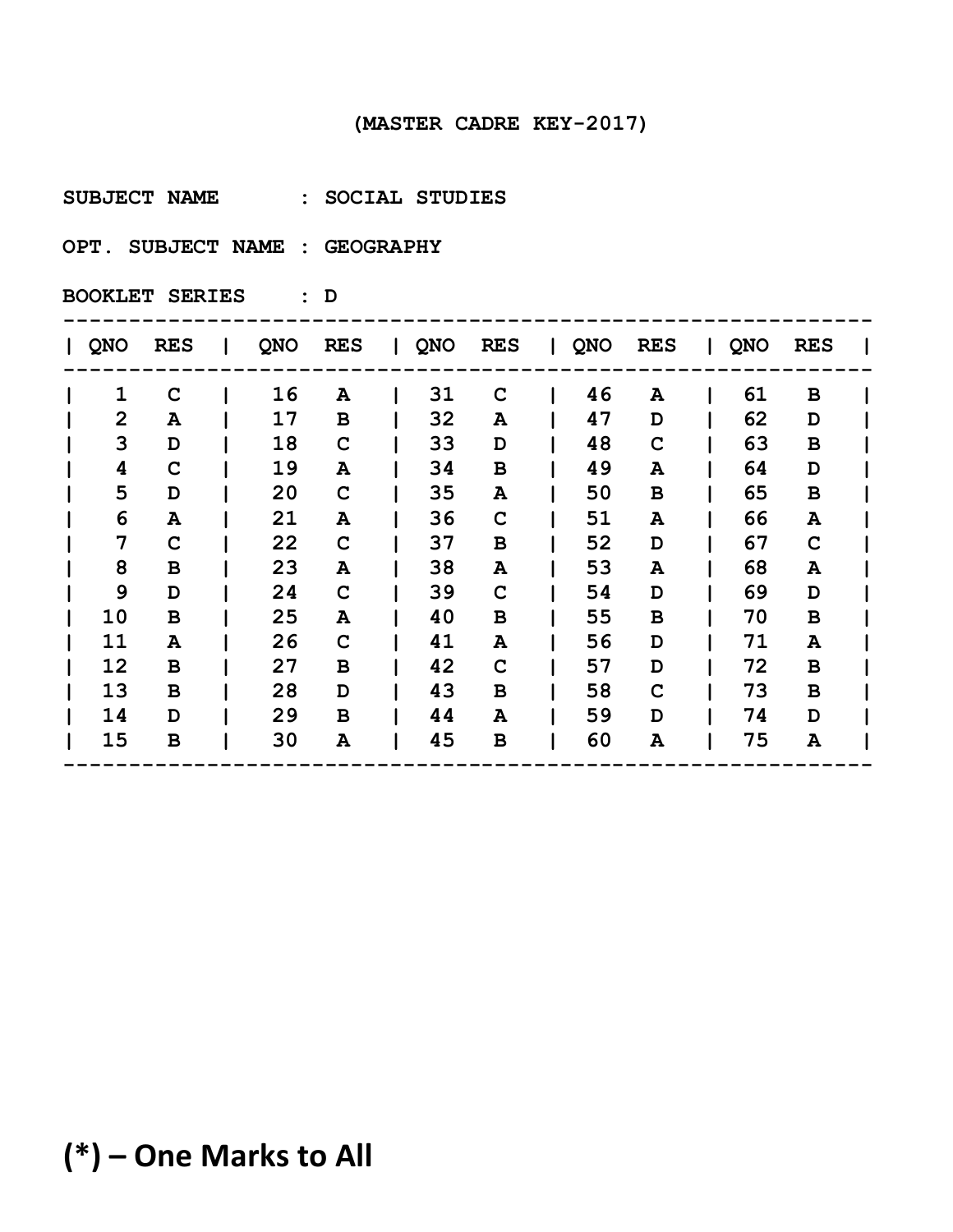**SUBJECT NAME : SOCIAL STUDIES** 

**OPT. SUBJECT NAME : CIVICS** 

**BOOKLET SERIES : A**

| QNO            | <b>RES</b>   | QNO | <b>RES</b> | $\mathbf{L}$ | QNO | <b>RES</b>   | QNO | <b>RES</b>  | QNO | <b>RES</b>   |  |
|----------------|--------------|-----|------------|--------------|-----|--------------|-----|-------------|-----|--------------|--|
| $\mathbf{1}$   | B            | 16  | A          |              | 31  | B            | 46  | в           | 61  | C            |  |
| $\overline{2}$ | D            | 17  | C          |              | 32  | D            | 47  | A           | 62  | D            |  |
| 3              | $\, {\bf B}$ | 18  | В          |              | 33  | D            | 48  | $\star$     | 63  | $\, {\bf B}$ |  |
| 4              | A            | 19  | A          |              | 34  | A            | 49  | в           | 64  | D            |  |
| 5              | B            | 20  | D          |              | 35  | B            | 50  | A           | 65  | $\, {\bf B}$ |  |
| 6              | D            | 21  | В          |              | 36  | A            | 51  | в           | 66  | D            |  |
| 7              | $\, {\bf B}$ | 22  | Α          |              | 37  | D            | 52  | $\mathbf C$ | 67  | $\, {\bf B}$ |  |
| 8              | $\mathbf C$  | 23  | D          |              | 38  | $\, {\bf B}$ | 53  | в           | 68  | ${\bf A}$    |  |
| 9              | A            | 24  | B          |              | 39  | A            | 54  | A           | 69  | $\mathbf C$  |  |
| 10             | C            | 25  | Α          |              | 40  | D            | 55  | C           | 70  | A            |  |
| 11             | B            | 26  | C          |              | 41  | B            | 56  | в           | 71  | D            |  |
| 12             | D            | 27  | Α          |              | 42  | D            | 57  | A           | 72  | $\mathbf C$  |  |
| 13             | A            | 28  | D          |              | 43  | B            | 58  | $\mathbf C$ | 73  | A            |  |
| 14             | C            | 29  | B          |              | 44  | A            | 59  | в           | 74  | C            |  |
| 15             | B            | 30  | Α          |              | 45  | $\mathbf C$  | 60  | A           | 75  | D            |  |
|                |              |     |            |              |     |              |     |             |     |              |  |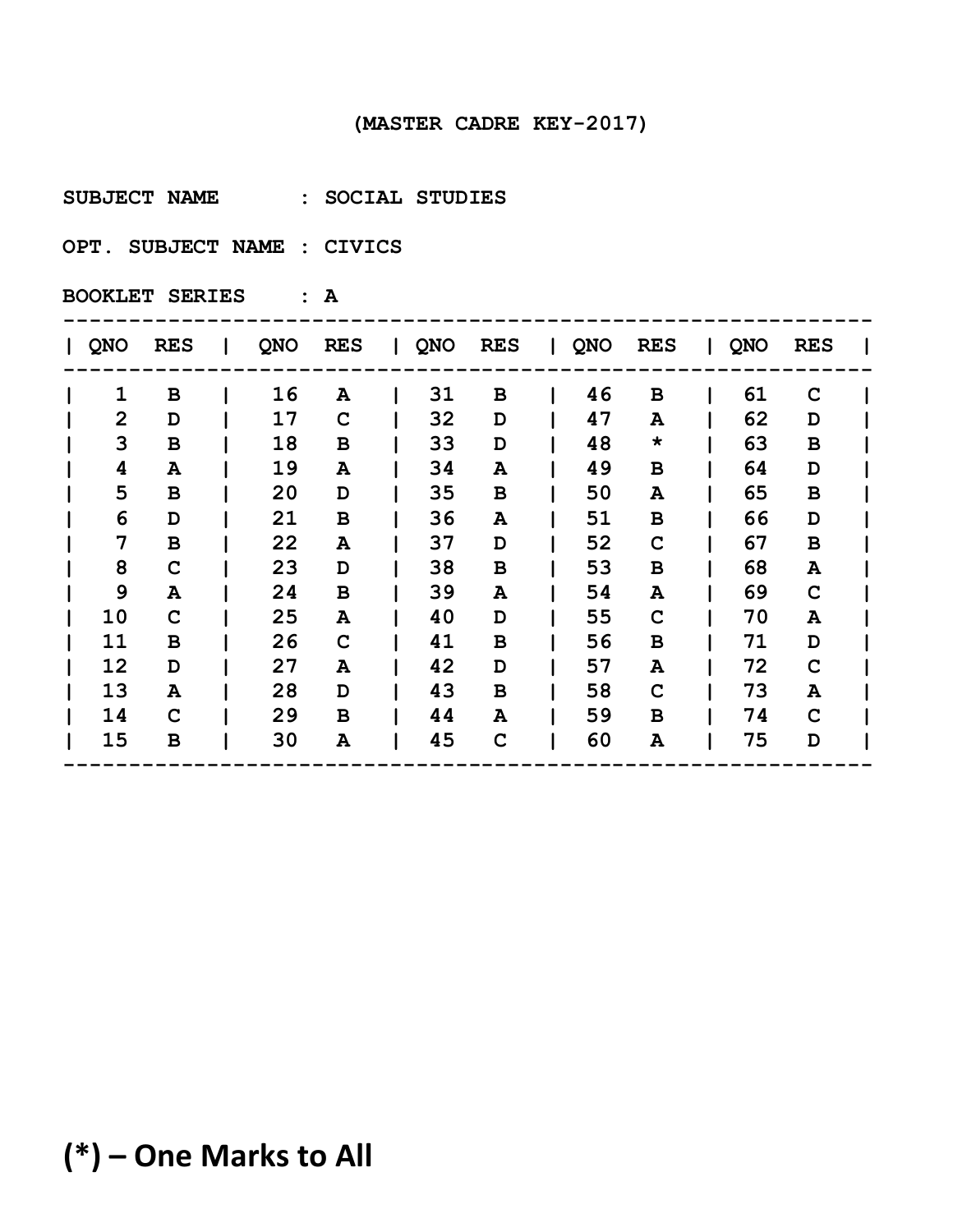**SUBJECT NAME : SOCIAL STUDIES** 

**OPT. SUBJECT NAME : CIVICS** 

**BOOKLET SERIES : B**

| QNO            | <b>RES</b>   | QNO | <b>RES</b> | $\mathbf{I}$ | QNO | <b>RES</b>  | QNO | <b>RES</b>  | QNO | <b>RES</b>  |  |
|----------------|--------------|-----|------------|--------------|-----|-------------|-----|-------------|-----|-------------|--|
| $\mathbf{1}$   | A            | 16  | D          |              | 31  | C           | 46  | в           | 61  | B           |  |
| $\overline{2}$ | D            | 17  | В          |              | 32  | В           | 47  | A           | 62  | $\mathbf C$ |  |
| 3              | $\, {\bf B}$ | 18  | A          |              | 33  | A           | 48  | C           | 63  | ${\bf A}$   |  |
| 4              | A            | 19  | D          |              | 34  | $\mathbf C$ | 49  | A           | 64  | $\mathbf C$ |  |
| 5              | $\mathbf C$  | 20  | В          |              | 35  | В           | 50  | D           | 65  | B           |  |
| 6              | A            | 21  | D          |              | 36  | A           | 51  | $\mathbf C$ | 66  | D           |  |
| 7              | D            | 22  | В          |              | 37  | $\mathbf C$ | 52  | A           | 67  | A           |  |
| 8              | $\, {\bf B}$ | 23  | Α          |              | 38  | В           | 53  | $\mathbf C$ | 68  | $\mathbf C$ |  |
| 9              | A            | 24  | C          |              | 39  | A           | 54  | D           | 69  | B           |  |
| 10             | B            | 25  | В          |              | 40  | C           | 55  | В           | 70  | A           |  |
| 11             | D            | 26  | Α          |              | 41  | D           | 56  | D           | 71  | $\mathbf C$ |  |
| 12             | D            | 27  | $\star$    |              | 42  | B           | 57  | В           | 72  | $\mathbf B$ |  |
| 13             | A            | 28  | В          |              | 43  | D           | 58  | A           | 73  | A           |  |
| 14             | B            | 29  | Α          |              | 44  | В           | 59  | в           | 74  | D           |  |
| 15             | A            | 30  | в          |              | 45  | D           | 60  | D           | 75  | B           |  |
|                |              |     |            |              |     |             |     |             |     |             |  |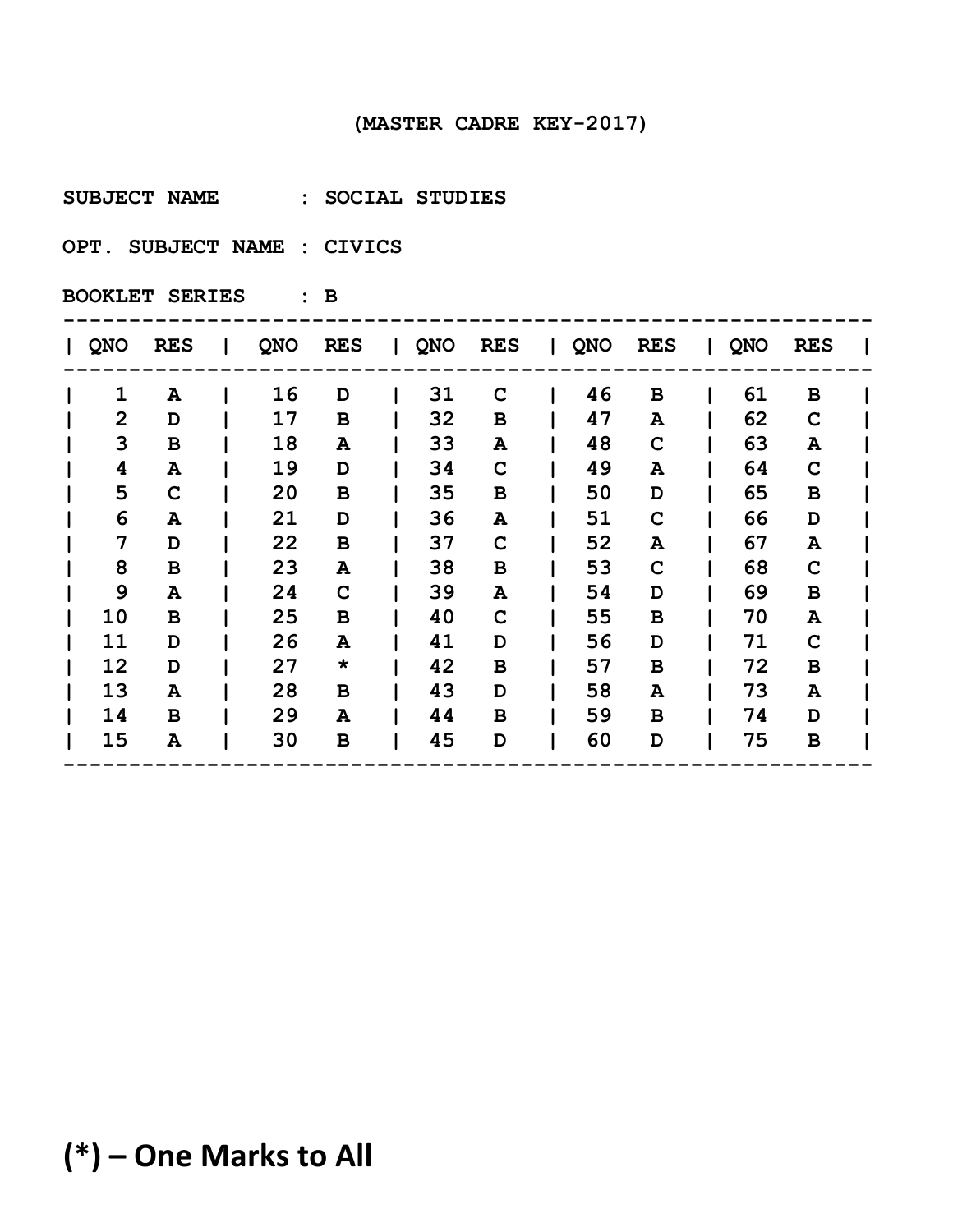**SUBJECT NAME : SOCIAL STUDIES** 

**OPT. SUBJECT NAME : CIVICS** 

**BOOKLET SERIES : C**

| QNO            | <b>RES</b>   | QNO | <b>RES</b> | $\mathbf{L}$ | QNO | <b>RES</b>  | QNO | <b>RES</b>  | QNO | <b>RES</b>   |  |
|----------------|--------------|-----|------------|--------------|-----|-------------|-----|-------------|-----|--------------|--|
| $\mathbf{1}$   | D            | 16  | A          |              | 31  | C           | 46  | D           | 61  | A            |  |
| $\overline{2}$ | $\, {\bf B}$ | 17  | C          |              | 32  | A           | 47  | A           | 62  | D            |  |
| 3              | A            | 18  | в          |              | 33  | $\mathbf C$ | 48  | C           | 63  | $\, {\bf B}$ |  |
| 4              | $\mathbf C$  | 19  | A          |              | 34  | D           | 49  | в           | 64  | A            |  |
| 5              | В            | 20  | C          |              | 35  | В           | 50  | A           | 65  | B            |  |
| 6              | A            | 21  | D          |              | 36  | D           | 51  | $\mathbf C$ | 66  | D            |  |
| 7              | $\star$      | 22  | B          |              | 37  | $\mathbf B$ | 52  | $\mathbf B$ | 67  | D            |  |
| 8              | $\, {\bf B}$ | 23  | D          |              | 38  | A           | 53  | A           | 68  | ${\bf A}$    |  |
| 9              | A            | 24  | B          |              | 39  | B           | 54  | D           | 69  | B            |  |
| 10             | B            | 25  | D          |              | 40  | D           | 55  | в           | 70  | A            |  |
| 11             | $\mathbf C$  | 26  | B          |              | 41  | B           | 56  | A           | 71  | D            |  |
| 12             | B            | 27  | Α          |              | 42  | $\mathbf C$ | 57  | D           | 72  | $\, {\bf B}$ |  |
| 13             | A            | 28  | C          |              | 43  | A           | 58  | в           | 73  | A            |  |
| 14             | C            | 29  | Α          |              | 44  | C           | 59  | A           | 74  | D            |  |
| 15             | B            | 30  | D          |              | 45  | B           | 60  | $\mathbf C$ | 75  | B            |  |
|                |              |     |            |              |     |             |     |             |     |              |  |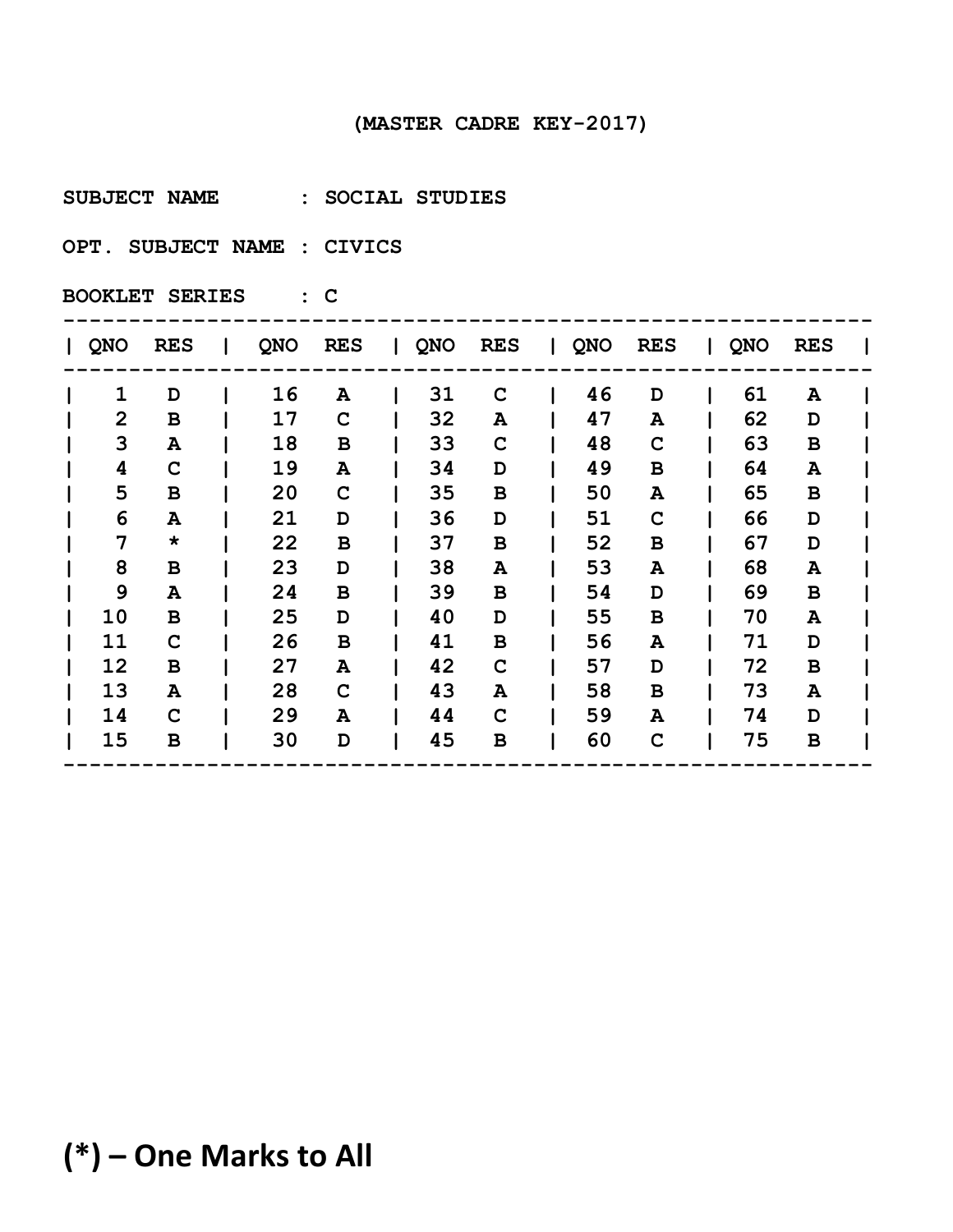**SUBJECT NAME : SOCIAL STUDIES** 

**OPT. SUBJECT NAME : CIVICS** 

**BOOKLET SERIES : D**

| <b>QNO</b>     | <b>RES</b>  | QNO | <b>RES</b>  | $\sim 10^{-11}$ | QNO | <b>RES</b>  | QNO | <b>RES</b>   | QNO | <b>RES</b>   |  |
|----------------|-------------|-----|-------------|-----------------|-----|-------------|-----|--------------|-----|--------------|--|
| $\mathbf{1}$   | D           | 16  | D           |                 | 31  | C           | 46  | D            | 61  | A            |  |
| $\overline{2}$ | B           | 17  | В           |                 | 32  | B           | 47  | D            | 62  | $\star$      |  |
| 3              | D           | 18  | A           |                 | 33  | A           | 48  | A            | 63  | $\, {\bf B}$ |  |
| 4              | В           | 19  | B           |                 | 34  | D           | 49  | B            | 64  | A            |  |
| 5              | D           | 20  | D           |                 | 35  | В           | 50  | A            | 65  | $\mathbf B$  |  |
| 6              | $\mathbf B$ | 21  | В           |                 | 36  | A           | 51  | D            | 66  | $\mathbf C$  |  |
| 7              | A           | 22  | $\mathbf C$ |                 | 37  | D           | 52  | $\, {\bf B}$ | 67  | $\, {\bf B}$ |  |
| 8              | $\mathbf C$ | 23  | A           |                 | 38  | $\mathbf B$ | 53  | A            | 68  | ${\bf A}$    |  |
| 9              | A           | 24  | $\mathbf C$ |                 | 39  | A           | 54  | D            | 69  | $\mathbf C$  |  |
| 10             | D           | 25  | B           |                 | 40  | C           | 55  | B            | 70  | B            |  |
| 11             | $\mathbf C$ | 26  | D           |                 | 41  | A           | 56  | D            | 71  | ${\bf A}$    |  |
| 12             | A           | 27  | Α           |                 | 42  | D           | 57  | B            | 72  | $\mathbf C$  |  |
| 13             | C           | 28  | $\mathbf C$ |                 | 43  | В           | 58  | A            | 73  | B            |  |
| 14             | D           | 29  | B           |                 | 44  | A           | 59  | $\mathbf C$  | 74  | A            |  |
| 15             | B           | 30  | A           |                 | 45  | B           | 60  | B            | 75  | $\mathbf C$  |  |
|                |             |     |             |                 |     |             |     |              |     |              |  |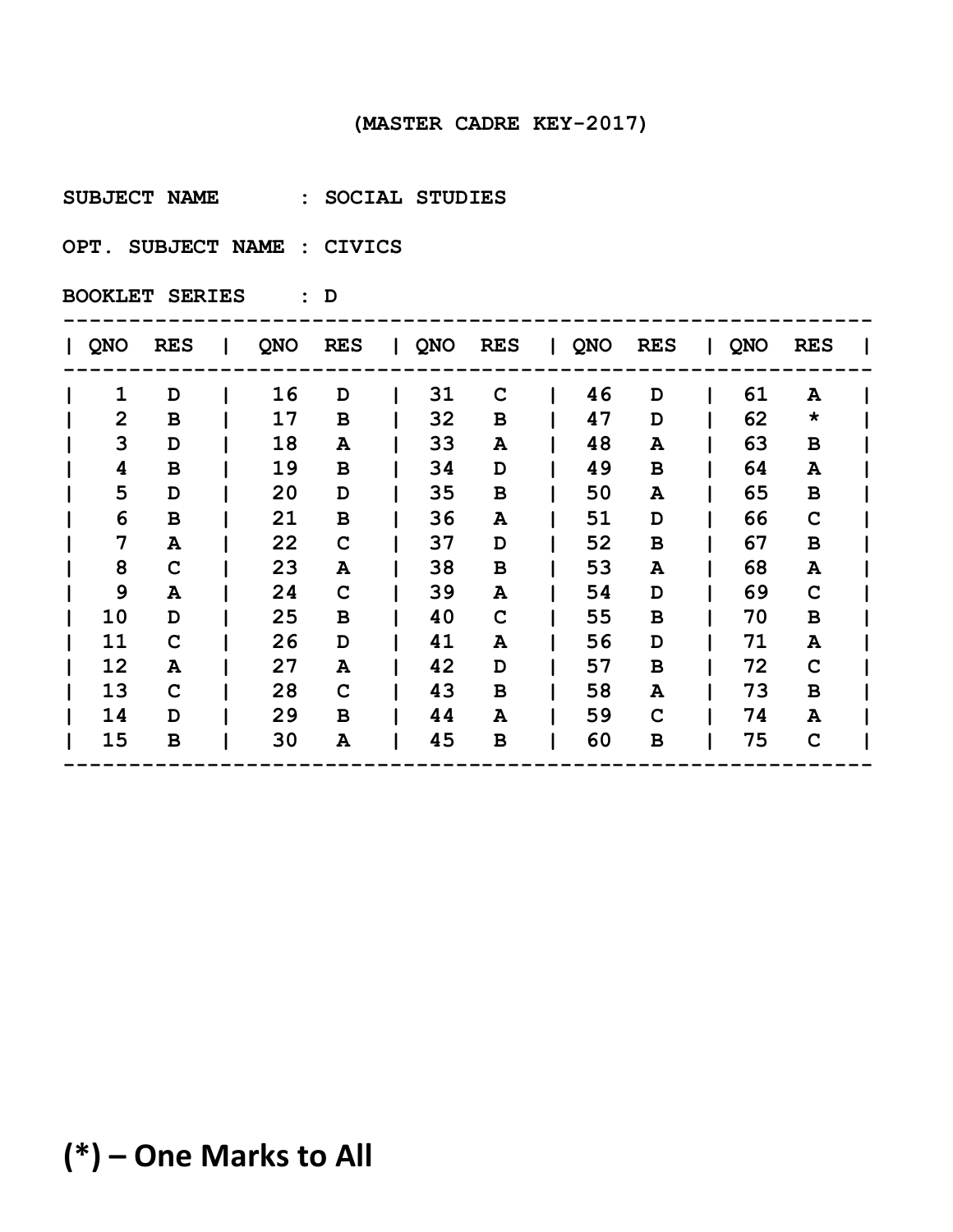**SUBJECT NAME : SOCIAL STUDIES** 

**OPT. SUBJECT NAME : HISTORY** 

**BOOKLET SERIES : A**

| <b>QNO</b>     | <b>RES</b>   | QNO | <b>RES</b> | $\mathbf{L}$ | QNO | <b>RES</b>   | QNO | <b>RES</b>  | QNO | <b>RES</b>  |  |
|----------------|--------------|-----|------------|--------------|-----|--------------|-----|-------------|-----|-------------|--|
| $\mathbf{1}$   | B            | 16  | A          |              | 31  | B            | 46  | A           | 61  | A           |  |
| $\overline{2}$ | D            | 17  | C          |              | 32  | A            | 47  | D           | 62  | D           |  |
| 3              | $\, {\bf B}$ | 18  | D          |              | 33  | D            | 48  | в           | 63  | ${\bf A}$   |  |
| 4              | A            | 19  | A          |              | 34  | A            | 49  | D           | 64  | $\mathbf C$ |  |
| 5              | $\mathbf C$  | 20  | D          |              | 35  | $\mathbf C$  | 50  | A           | 65  | B           |  |
| 6              | B            | 21  | Α          |              | 36  | $\, {\bf B}$ | 51  | $\mathbf C$ | 66  | ${\bf A}$   |  |
| 7              | D            | 22  | C          |              | 37  | A            | 52  | в           | 67  | $\mathbf C$ |  |
| 8              | $\, {\bf B}$ | 23  | Α          |              | 38  | $\mathbf C$  | 53  | A           | 68  | A           |  |
| 9              | $\mathbf C$  | 24  | D          |              | 39  | A            | 54  | C           | 69  | $\mathbf C$ |  |
| 10             | A            | 25  | В          |              | 40  | C            | 55  | в           | 70  | A           |  |
| 11             | B            | 26  | C          |              | 41  | A            | 56  | A           | 71  | D           |  |
| 12             | A            | 27  | В          |              | 42  | C            | 57  | D           | 72  | A           |  |
| 13             | $\mathbf C$  | 28  | A          |              | 43  | A            | 58  | в           | 73  | $\mathbf C$ |  |
| 14             | A            | 29  | C          |              | 44  | D            | 59  | D           | 74  | D           |  |
| 15             | C            | 30  | Α          |              | 45  | B            | 60  | в           | 75  | B           |  |
|                |              |     |            |              |     |              |     |             |     |             |  |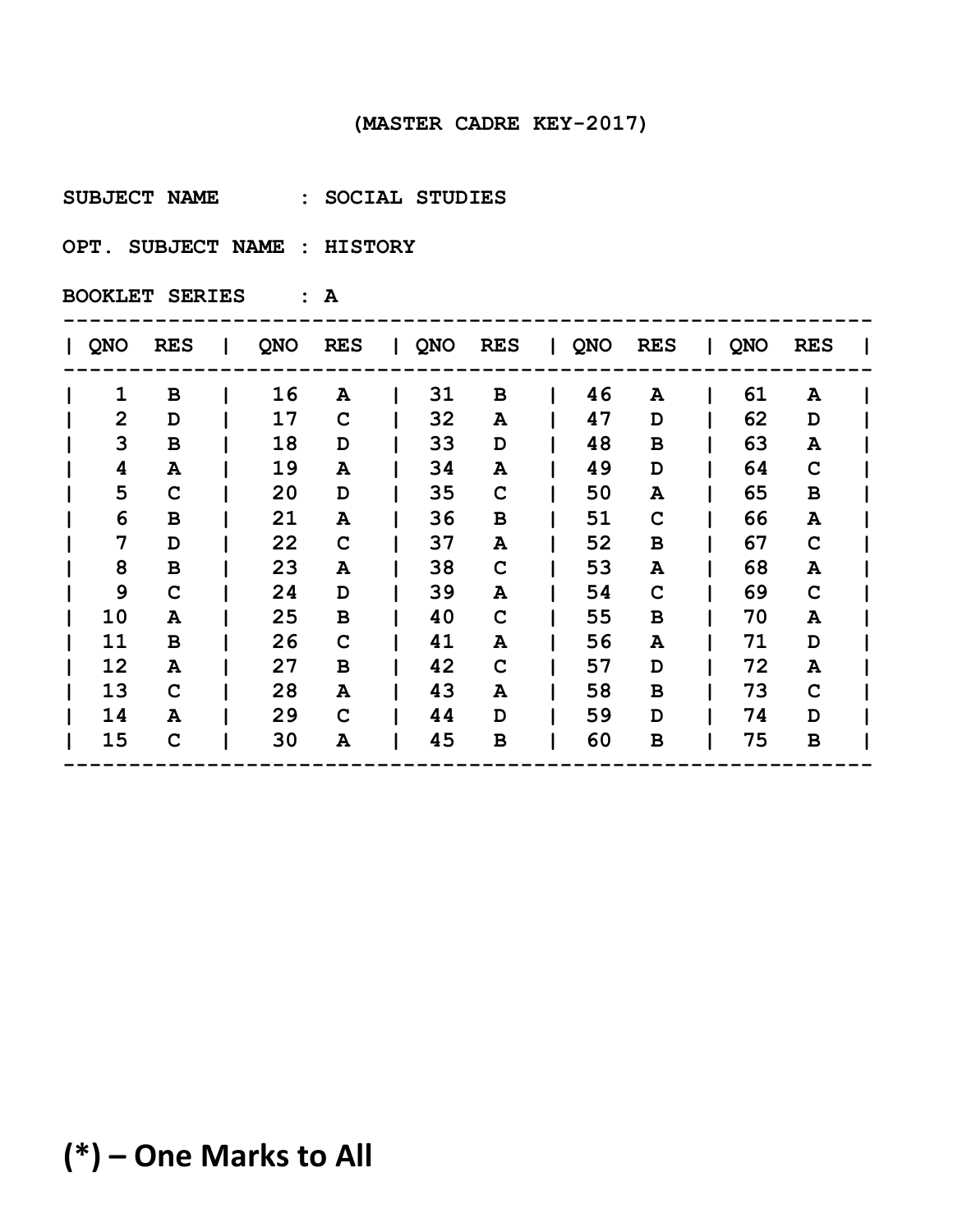**SUBJECT NAME : SOCIAL STUDIES** 

**OPT. SUBJECT NAME : HISTORY** 

**BOOKLET SERIES : B**

| QNO            | <b>RES</b>   | QNO | <b>RES</b> | $\mathbf{L}$ | QNO | <b>RES</b>  | QNO | <b>RES</b>  | QNO | <b>RES</b>   |  |
|----------------|--------------|-----|------------|--------------|-----|-------------|-----|-------------|-----|--------------|--|
| $\mathbf{1}$   | $\mathbf C$  | 16  | A          |              | 31  | B           | 46  | C           | 61  | D            |  |
| $\overline{2}$ | A            | 17  | C          |              | 32  | A           | 47  | A           | 62  | $\, {\bf B}$ |  |
| 3              | D            | 18  | A          |              | 33  | $\mathbf C$ | 48  | C           | 63  | $\mathbf C$  |  |
| 4              | $\, {\bf B}$ | 19  | C          |              | 34  | В           | 49  | A           | 64  | A            |  |
| 5              | C            | 20  | Α          |              | 35  | A           | 50  | D           | 65  | B            |  |
| 6              | $\, {\bf B}$ | 21  | C          |              | 36  | D           | 51  | A           | 66  | ${\bf A}$    |  |
| 7              | A            | 22  | Α          |              | 37  | B           | 52  | $\mathbf C$ | 67  | $\mathbf C$  |  |
| 8              | $\mathbf C$  | 23  | D          |              | 38  | D           | 53  | D           | 68  | ${\bf A}$    |  |
| 9              | A            | 24  | В          |              | 39  | B           | 54  | В           | 69  | $\mathbf C$  |  |
| 10             | B            | 25  | Α          |              | 40  | A           | 55  | В           | 70  | A            |  |
| 11             | A            | 26  | D          |              | 41  | D           | 56  | D           | 71  | $\mathbf C$  |  |
| 12             | D            | 27  | B          |              | 42  | A           | 57  | в           | 72  | D            |  |
| 13             | A            | 28  | D          |              | 43  | C           | 58  | A           | 73  | A            |  |
| 14             | C            | 29  | A          |              | 44  | В           | 59  | C           | 74  | D            |  |
| 15             | B            | 30  | C          |              | 45  | A           | 60  | в           | 75  | A            |  |
|                |              |     |            |              |     |             |     |             |     |              |  |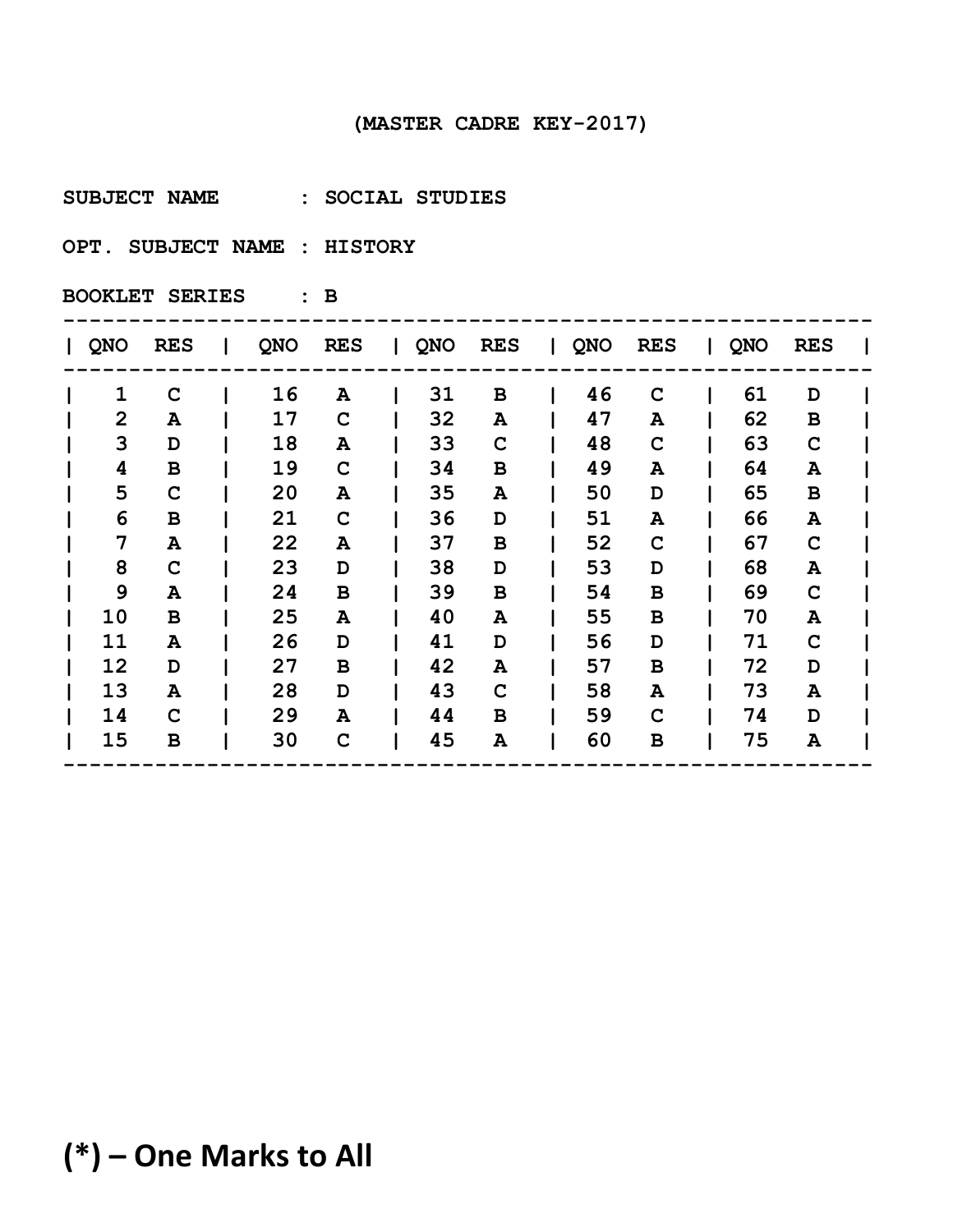**SUBJECT NAME : SOCIAL STUDIES** 

**OPT. SUBJECT NAME : HISTORY** 

**BOOKLET SERIES : C**

| QNO            | <b>RES</b>   | QNO | <b>RES</b> | $\mathbf{L}$ | QNO | <b>RES</b>   | QNO | <b>RES</b>  | QNO | <b>RES</b>  |  |
|----------------|--------------|-----|------------|--------------|-----|--------------|-----|-------------|-----|-------------|--|
| $\mathbf{1}$   | A            | 16  | В          |              | 31  | C            | 46  | C           | 61  | A           |  |
| $\overline{2}$ | D            | 17  | D          |              | 32  | D            | 47  | A           | 62  | $\mathbf C$ |  |
| 3              | $\, {\bf B}$ | 18  | В          |              | 33  | В            | 48  | C           | 63  | A           |  |
| 4              | A            | 19  | Α          |              | 34  | В            | 49  | A           | 64  | $\mathbf B$ |  |
| 5              | D            | 20  | D          |              | 35  | D            | 50  | C           | 65  | A           |  |
| 6              | $\, {\bf B}$ | 21  | Α          |              | 36  | $\, {\bf B}$ | 51  | D           | 66  | D           |  |
| 7              | D            | 22  | C          |              | 37  | A            | 52  | A           | 67  | A           |  |
| 8              | ${\bf A}$    | 23  | в          |              | 38  | $\mathbf C$  | 53  | D           | 68  | $\mathbf C$ |  |
| 9              | $\mathbf C$  | 24  | Α          |              | 39  | В            | 54  | A           | 69  | B           |  |
| 10             | B            | 25  | C          |              | 40  | D            | 55  | $\mathbf C$ | 70  | A           |  |
| 11             | A            | 26  | Α          |              | 41  | B            | 56  | A           | 71  | $\mathbf C$ |  |
| 12             | $\mathbf C$  | 27  | C          |              | 42  | $\mathbf C$  | 57  | D           | 72  | A           |  |
| 13             | B            | 28  | Α          |              | 43  | A            | 58  | В           | 73  | $\mathbf C$ |  |
| 14             | A            | 29  | D          |              | 44  | B            | 59  | $\mathbf C$ | 74  | A           |  |
| 15             | D            | 30  | Α          |              | 45  | A            | 60  | в           | 75  | $\mathbf C$ |  |
|                |              |     |            |              |     |              |     |             |     |             |  |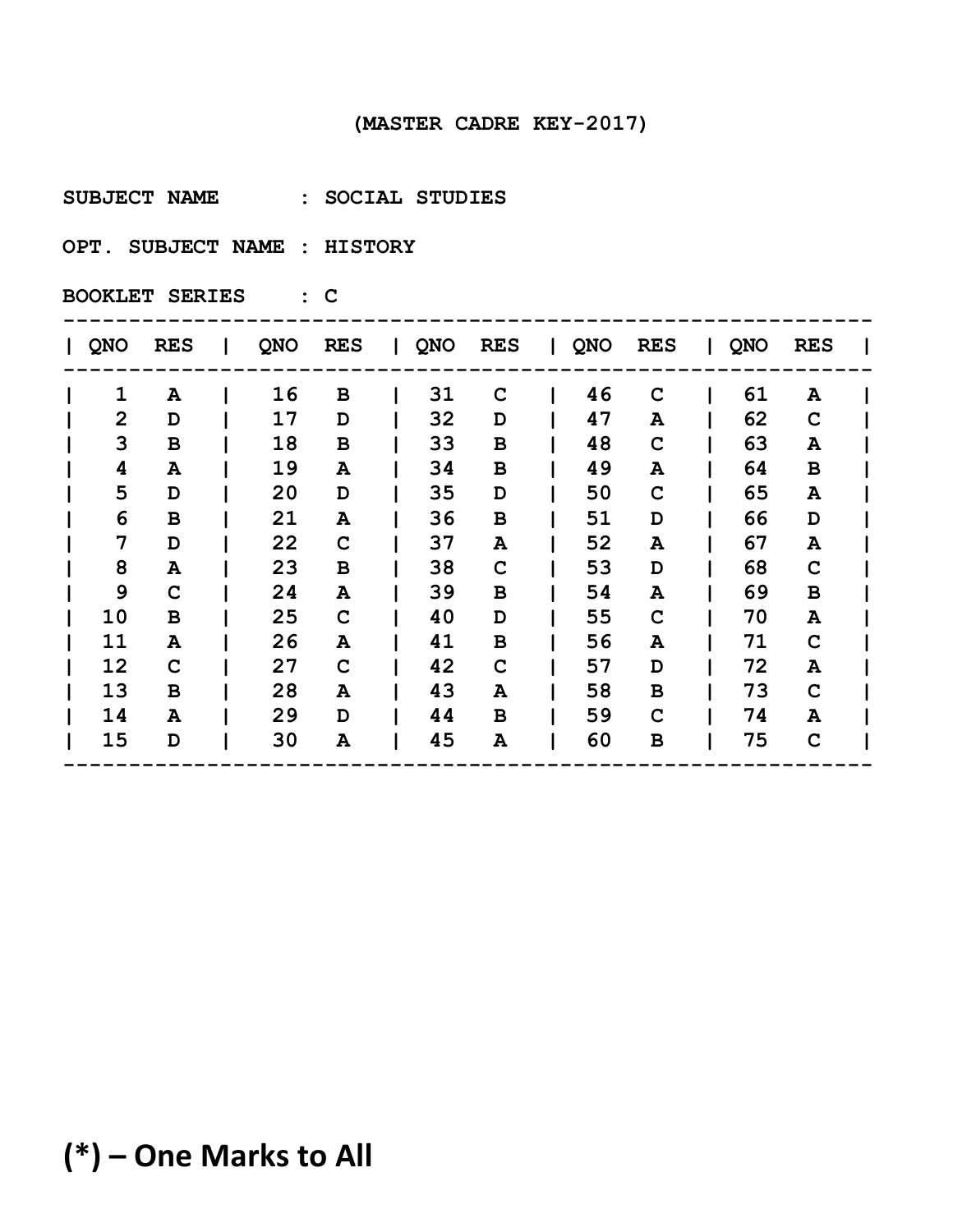**SUBJECT NAME : SOCIAL STUDIES** 

**OPT. SUBJECT NAME : HISTORY** 

**BOOKLET SERIES : D**

| QNO            | <b>RES</b>  | QNO | <b>RES</b> | $\mathbf{L}$ | QNO | <b>RES</b>   | QNO | <b>RES</b>  | QNO | <b>RES</b>   |  |
|----------------|-------------|-----|------------|--------------|-----|--------------|-----|-------------|-----|--------------|--|
| 1              | A           | 16  | В          |              | 31  | D            | 46  | D           | 61  | B            |  |
| $\overline{2}$ | C           | 17  | A          |              | 32  | A            | 47  | A           | 62  | D            |  |
| 3              | B           | 18  | C          |              | 33  | D            | 48  | C           | 63  | ${\bf A}$    |  |
| 4              | A           | 19  | в          |              | 34  | A            | 49  | в           | 64  | $\mathbf C$  |  |
| 5              | C           | 20  | D          |              | 35  | C            | 50  | A           | 65  | B            |  |
| 6              | A           | 21  | В          |              | 36  | A            | 51  | $\mathbf C$ | 66  | ${\bf A}$    |  |
| 7              | $\mathbf C$ | 22  | C          |              | 37  | D            | 52  | A           | 67  | $\mathbf C$  |  |
| 8              | A           | 23  | Α          |              | 38  | $\, {\bf B}$ | 53  | $\mathbf C$ | 68  | $\, {\bf B}$ |  |
| 9              | D           | 24  | В          |              | 39  | $\mathbf C$  | 54  | A           | 69  | A            |  |
| 10             | A           | 25  | Α          |              | 40  | В            | 55  | $\mathbf C$ | 70  | D            |  |
| 11             | C           | 26  | C          |              | 41  | A            | 56  | A           | 71  | $\, {\bf B}$ |  |
| 12             | D           | 27  | Α          |              | 42  | $\mathbf C$  | 57  | D           | 72  | D            |  |
| 13             | B           | 28  | C          |              | 43  | A            | 58  | в           | 73  | B            |  |
| 14             | B           | 29  | A          |              | 44  | B            | 59  | A           | 74  | A            |  |
| 15             | D           | 30  | C          |              | 45  | A            | 60  | D           | 75  | D            |  |
|                |             |     |            |              |     |              |     |             |     |              |  |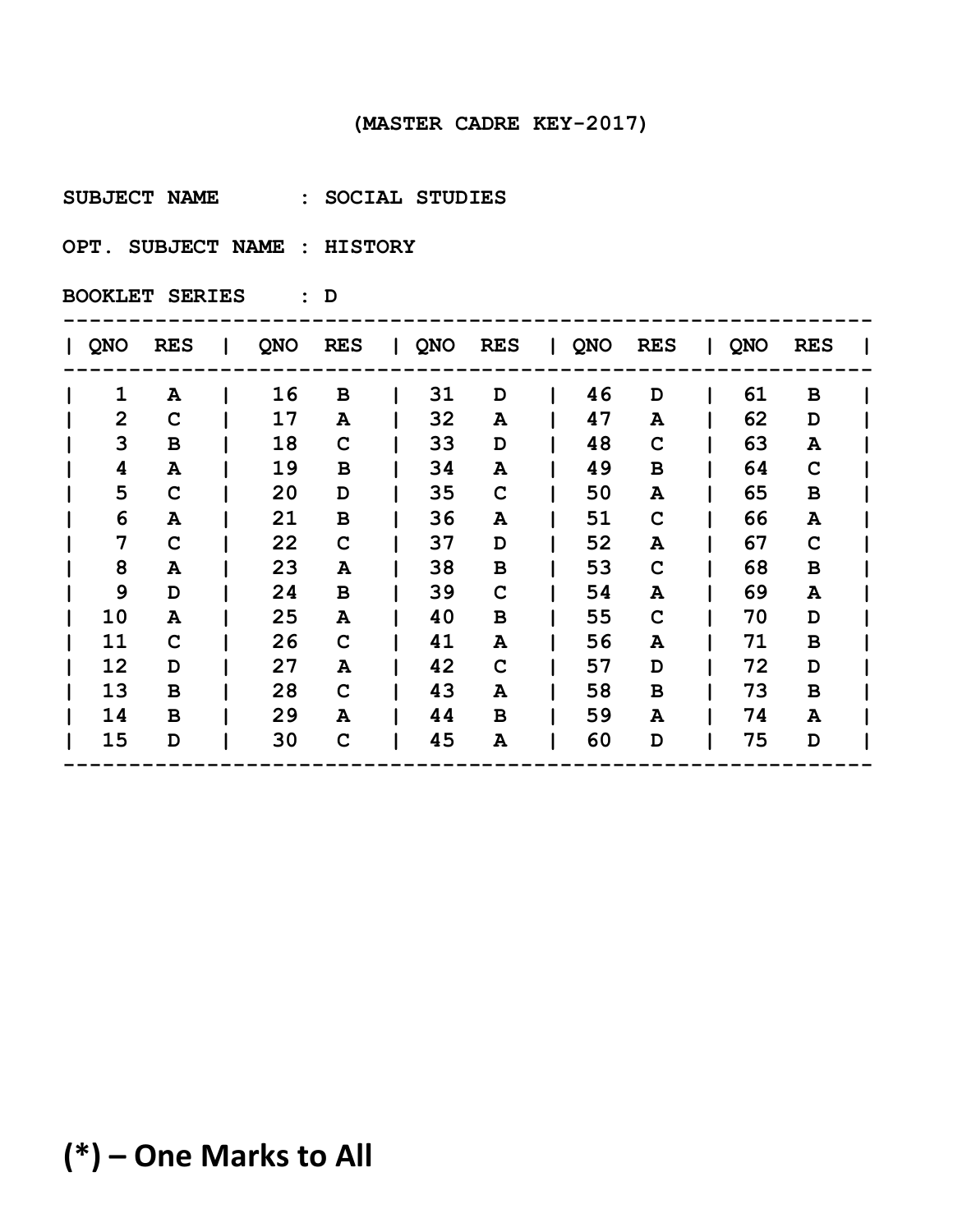**SUBJECT NAME : SOCIAL STUDIES** 

**OPT. SUBJECT NAME : ECONOMICS** 

**BOOKLET SERIES : A**

| QNO            | <b>RES</b> | QNO | <b>RES</b> | $\mathbf{I}$ | QNO | <b>RES</b>  | QNO | <b>RES</b>  | QNO | <b>RES</b>  |  |
|----------------|------------|-----|------------|--------------|-----|-------------|-----|-------------|-----|-------------|--|
| $\mathbf{1}$   | D          | 16  | В          |              | 31  | D           | 46  | в           | 61  | D           |  |
| $\overline{2}$ | C          | 17  | D          |              | 32  | B           | 47  | C           | 62  | $\mathbf B$ |  |
| 3              | В          | 18  | C          |              | 33  | A           | 48  | A           | 63  | ${\bf A}$   |  |
| 4              | D          | 19  | Α          |              | 34  | B           | 49  | $\mathbf C$ | 64  | B           |  |
| 5              | A          | 20  | C          |              | 35  | A           | 50  | в           | 65  | A           |  |
| 6              | D          | 21  | В          |              | 36  | $\mathbf C$ | 51  | A           | 66  | $\mathbf C$ |  |
| 7              | D          | 22  | Α          |              | 37  | A           | 52  | $\mathbf C$ | 67  | A           |  |
| 8              | A          | 23  | C          |              | 38  | $\mathbf C$ | 53  | A           | 68  | D           |  |
| 9              | A          | 24  | В          |              | 39  | A           | 54  | C           | 69  | B           |  |
| 10             | C          | 25  | C          |              | 40  | D           | 55  | A           | 70  | A           |  |
| 11             | A          | 26  | Α          |              | 41  | A           | 56  | $\mathbf C$ | 71  | A           |  |
| 12             | A          | 27  | C          |              | 42  | D           | 57  | в           | 72  | B           |  |
| 13             | B          | 28  | в          |              | 43  | B           | 58  | A           | 73  | A           |  |
| 14             | D          | 29  | A          |              | 44  | A           | 59  | C           | 74  | B           |  |
| 15             | C          | 30  | C          |              | 45  | D           | 60  | в           | 75  | D           |  |
|                |            |     |            |              |     |             |     |             |     |             |  |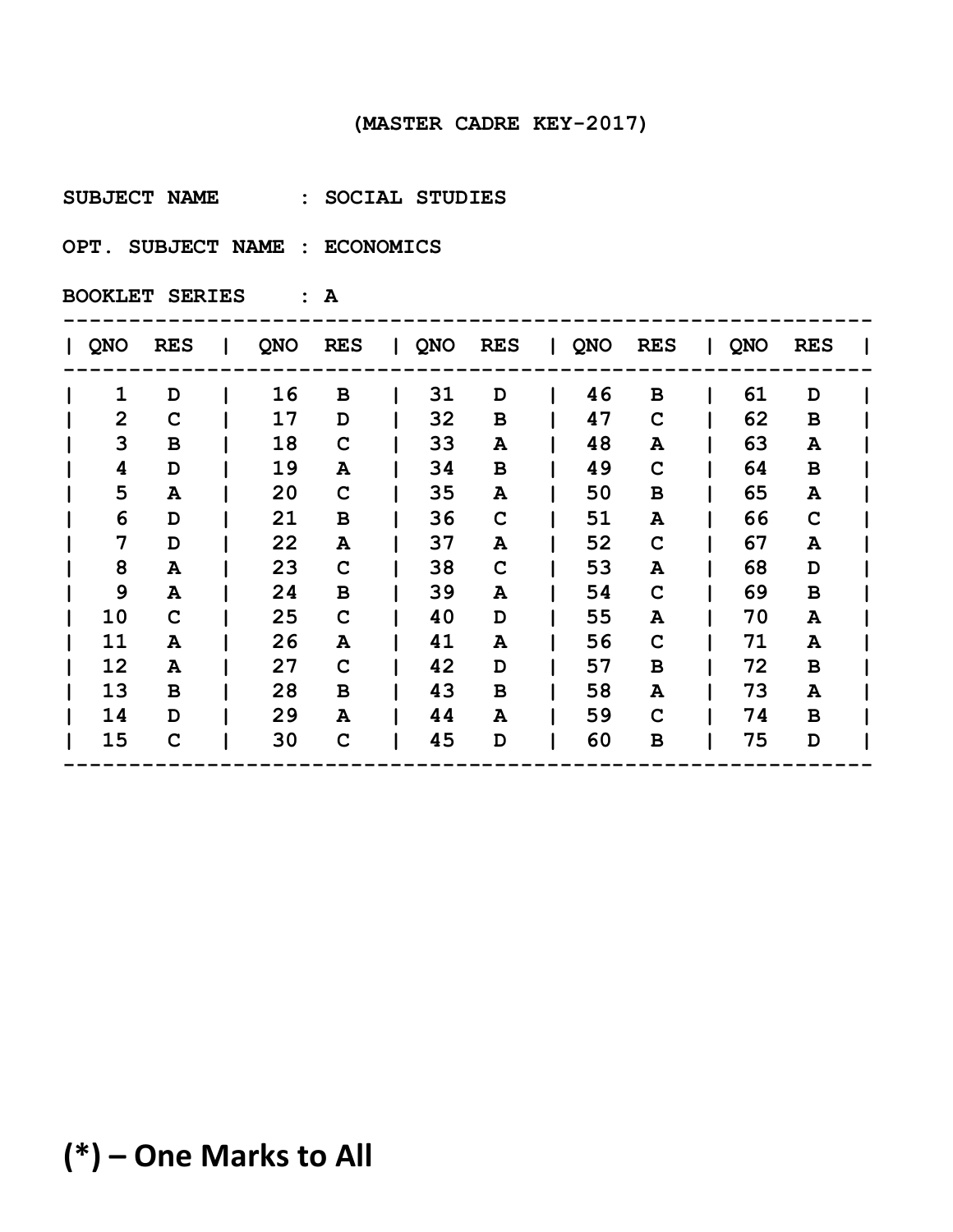**SUBJECT NAME : SOCIAL STUDIES** 

**OPT. SUBJECT NAME : ECONOMICS** 

**BOOKLET SERIES : B**

| <b>QNO</b>     | <b>RES</b>  | QNO | <b>RES</b>  | $\mathbf{L}$ | QNO | <b>RES</b>  | QNO | <b>RES</b>  | QNO | <b>RES</b>  |  |
|----------------|-------------|-----|-------------|--------------|-----|-------------|-----|-------------|-----|-------------|--|
| 1              | A           | 16  | A           |              | 31  | C           | 46  | A           | 61  | D           |  |
| $\overline{2}$ | $\mathbf C$ | 17  | $\mathbf C$ |              | 32  | A           | 47  | D           | 62  | A           |  |
| 3              | В           | 18  | A           |              | 33  | $\mathbf C$ | 48  | В           | 63  | A           |  |
| 4              | $\mathbf C$ | 19  | D           |              | 34  | A           | 49  | A           | 64  | $\mathbf C$ |  |
| 5              | A           | 20  | A           |              | 35  | $\mathbf C$ | 50  | A           | 65  | A           |  |
| 6              | $\mathbf C$ | 21  | D           |              | 36  | В           | 51  | В           | 66  | A           |  |
| 7              | B           | 22  | В           |              | 37  | A           | 52  | A           | 67  | B           |  |
| 8              | A           | 23  | A           |              | 38  | $\mathbf C$ | 53  | В           | 68  | D           |  |
| 9              | $\mathbf C$ | 24  | D           |              | 39  | В           | 54  | D           | 69  | C           |  |
| 10             | D           | 25  | B           |              | 40  | D           | 55  | D           | 70  | B           |  |
| 11             | $\mathbf B$ | 26  | $\mathbf C$ |              | 41  | $\mathbf B$ | 56  | $\mathbf C$ | 71  | D           |  |
| 12             | A           | 27  | Α           |              | 42  | A           | 57  | B           | 72  | $\mathbf C$ |  |
| 13             | B           | 28  | $\mathbf C$ |              | 43  | В           | 58  | D           | 73  | A           |  |
| 14             | A           | 29  | B           |              | 44  | A           | 59  | A           | 74  | $\mathbf C$ |  |
| 15             | C           | 30  | A           |              | 45  | C           | 60  | D           | 75  | $\mathbf B$ |  |
|                |             |     |             |              |     |             |     |             |     |             |  |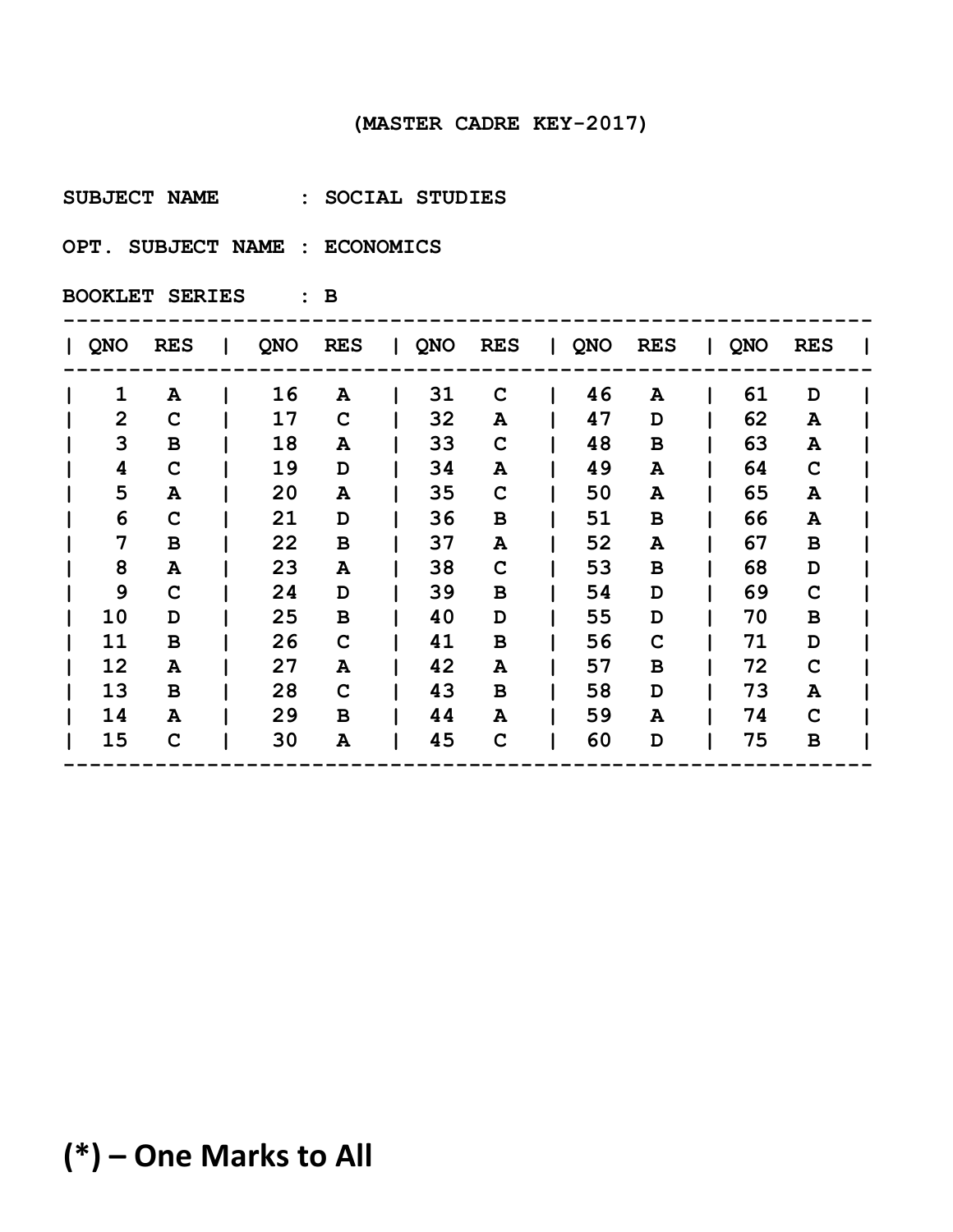**SUBJECT NAME : SOCIAL STUDIES** 

**OPT. SUBJECT NAME : ECONOMICS** 

**BOOKLET SERIES : C**

| <b>QNO</b>     | <b>RES</b>  | QNO | <b>RES</b>  | $\mathbf{L}$ | QNO | <b>RES</b>  | QNO | <b>RES</b>  | QNO | <b>RES</b>   |  |
|----------------|-------------|-----|-------------|--------------|-----|-------------|-----|-------------|-----|--------------|--|
| 1              | A           | 16  | $\mathbf C$ |              | 31  | A           | 46  | A           | 61  | A            |  |
| $\overline{2}$ | D           | 17  | B           |              | 32  | B           | 47  | Α           | 62  | $\mathbf C$  |  |
| 3              | В           | 18  | A           |              | 33  | A           | 48  | В           | 63  | $\, {\bf B}$ |  |
| 4              | A           | 19  | $\mathbf C$ |              | 34  | В           | 49  | D           | 64  | ${\bf A}$    |  |
| 5              | D           | 20  | B           |              | 35  | D           | 50  | $\mathbf C$ | 65  | $\mathbf C$  |  |
| 6              | $\mathbf B$ | 21  | D           |              | 36  | D           | 51  | в           | 66  | D            |  |
| 7              | $\mathbf C$ | 22  | В           |              | 37  | C           | 52  | D           | 67  | $\, {\bf B}$ |  |
| 8              | A           | 23  | Α           |              | 38  | В           | 53  | $\mathbf C$ | 68  | ${\bf A}$    |  |
| 9              | $\mathbf C$ | 24  | B           |              | 39  | D           | 54  | A           | 69  | B            |  |
| 10             | B           | 25  | A           |              | 40  | A           | 55  | $\mathbf C$ | 70  | A            |  |
| 11             | A           | 26  | $\mathbf C$ |              | 41  | D           | 56  | B           | 71  | $\mathbf C$  |  |
| 12             | C           | 27  | Α           |              | 42  | D           | 57  | A           | 72  | A            |  |
| 13             | A           | 28  | D           |              | 43  | A           | 58  | C           | 73  | $\mathbf C$  |  |
| 14             | $\mathbf C$ | 29  | B           |              | 44  | A           | 59  | в           | 74  | A            |  |
| 15             | A           | 30  | Α           |              | 45  | $\mathbf C$ | 60  | $\mathbf C$ | 75  | D            |  |
|                |             |     |             |              |     |             |     |             |     |              |  |